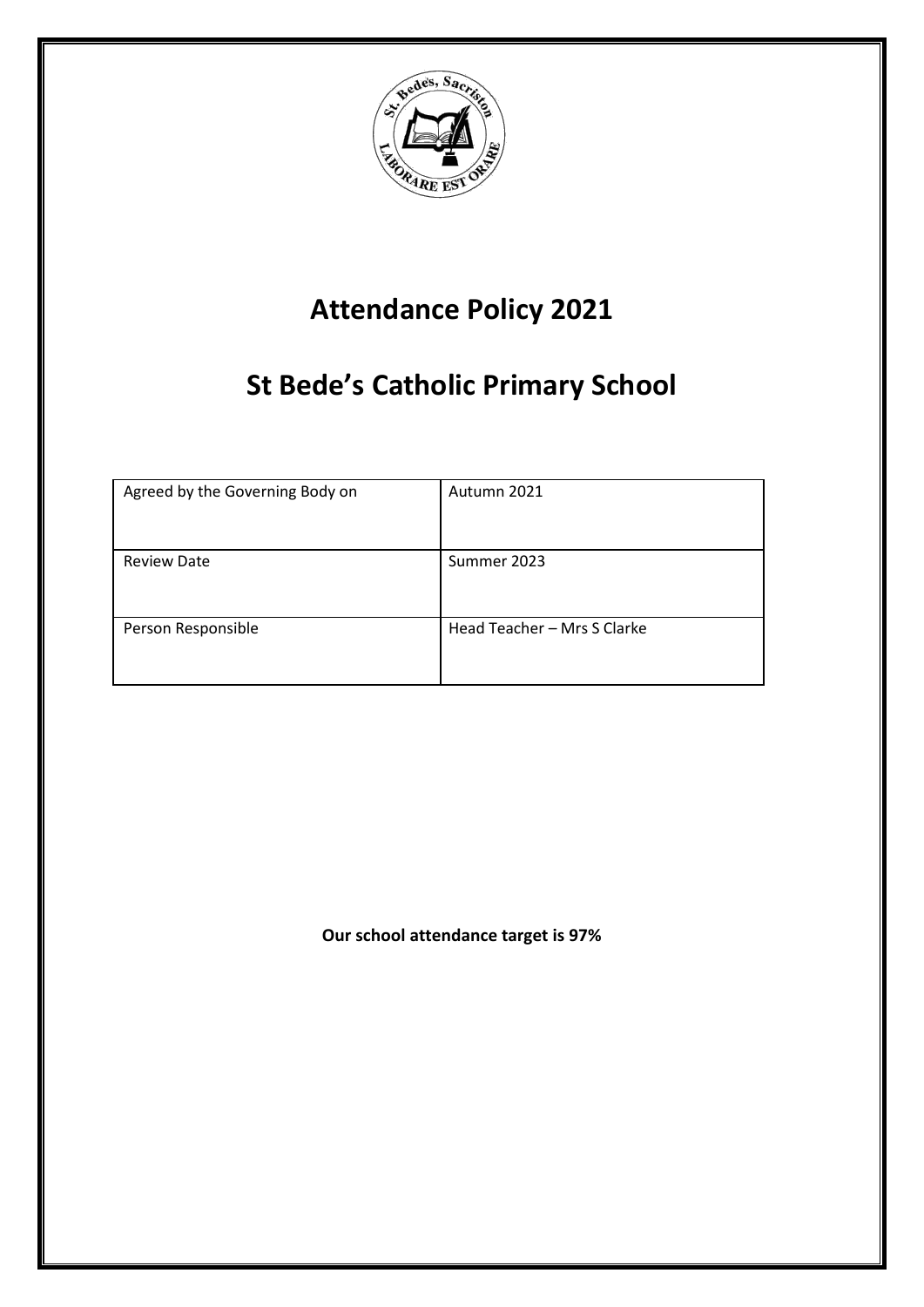# **Attendance Policy**

### **Introduction**

**St Bede's Catholic Primary School** Attendance Policy takes into account the guidance set out in the DFE Document 'School Attendance; Guidance for maintained schools, academies, independent schools and local authorities July 2019'.

Regular and punctual school attendance is important. Pupils need to attend school regularly if they are to take full advantage of the educational opportunities available to them by law. St Bede's fully recognises its responsibilities to ensure pupils are in school and on time, therefore having access to learning for the maximum number of days and hours.

Our policy applies to all children registered at this school and this policy is made available to all parents/carers of pupils who are registered at our school on our school website or available from reception for those without access to the internet.

This policy has been written to adhere to the relevant Children Acts, Education Acts, Regulations and Guidance from the Department for Education in addition to guidance from the Local Authority.

Although parents/carers have the legal responsibility for ensuring their child's good attendance, the Head teacher and Governors at our school work together with other professionals and agencies to ensure that all pupils are encouraged and supported to develop good attendance habits. Procedures in this policy are followed to ensure this happens.

Children who are persistently late or absent soon fall behind with their learning .Children who are absent from school frequently develop large gaps in their learning which will impact on their progress and their ability to meet age related learning expectations. A child whose attendance drops to 90% each year will, over their time at primary school, have missed two whole terms of learning.

#### **Aims and Objectives**

This attendance policy ensures that all staff and governors in our school are fully aware of and clear about the actions necessary to promote good attendance.

## **Through this Policy we aim to:**

- Improve pupils' achievement by ensuring high levels of attendance and punctuality.
- Achieve a minimum of 98% attendance for all children, apart from those with chronic health issues.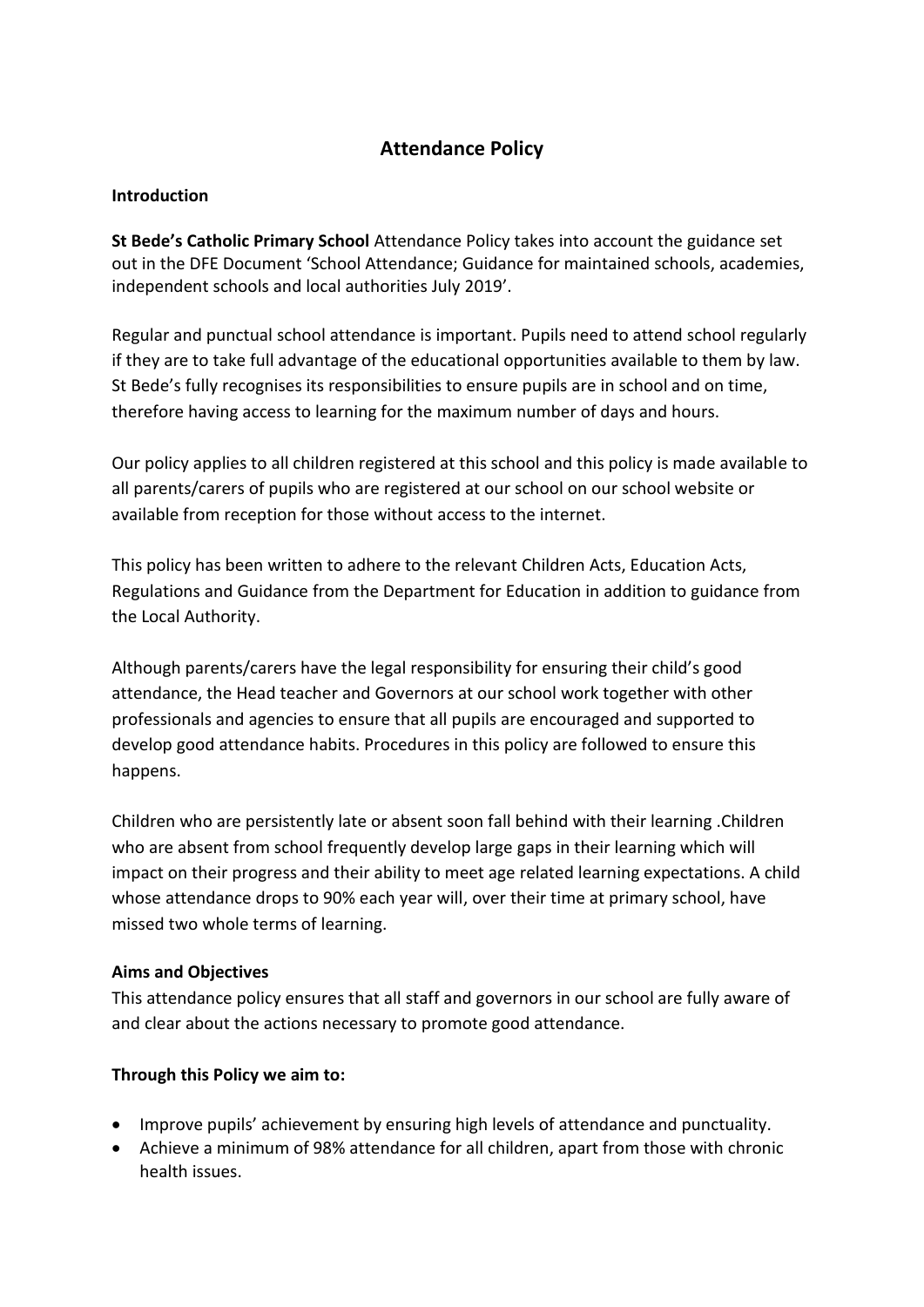- Create an ethos in which good attendance and punctuality are recognised as the norm and seen to be valued by the school.
- Raise awareness of parents, carers and pupils of the importance of uninterrupted attendance and punctuality at every stage of a child's education.
- Ensure that our policy applies to Reception aged children in order to promote good habits at an early age.
- Work in partnership with pupils, parents, staff and the Attendance Service so that all pupils realise their potential, unhindered by unnecessary absence.
- Promote a positive and welcoming atmosphere in which pupils feel safe, secure, and valued, and encourage in pupils a sense of their own responsibility.
- Establish a pattern of monitoring attendance and ensure consistency in recognising achievement and dealing with difficulties.
- Recognise the key role of all staff in promoting good attendance.
- Recognise the role of class teachers as they will be able to identify where attendance is having an impact on attainment.

# **We maintain and promote good attendance and punctuality through:**

- Raising awareness of attendance and punctuality issues among all staff, parents and pupils.
- Ensuring that parents have an understanding of the responsibility placed on them for making sure their child attends regularly and punctually.
- Equipping children with the life skills needed to take responsibility for good school attendance and punctuality appropriate to the child's age and development.
- Maintaining effective means of communication with parents, pupils, staff and governors on school attendance matters.
- Developing and implementing procedures for identifying, reporting and reviewing cases of poor attendance and persistent lateness.
- Supporting pupils who have been experiencing any difficulties at home or at school which are preventing good attendance.
- Developing and implementing procedures to follow up non-attendance at school.

# **Procedures**

# **Our school will undertake to follow the following procedures to support good attendance:**

- To maintain appropriate registration processes.
- To maintain appropriate attendance data.
- To communicate clearly the attendance procedures and expectations to all staff, governors, parents and pupils.
- To have consistent and systematic daily records which give detail of any absence and lateness.
- To follow up absences and persistent lateness if parents/carers have not communicated with the school.
- To inform parents/carers what constitutes authorised and unauthorised absence.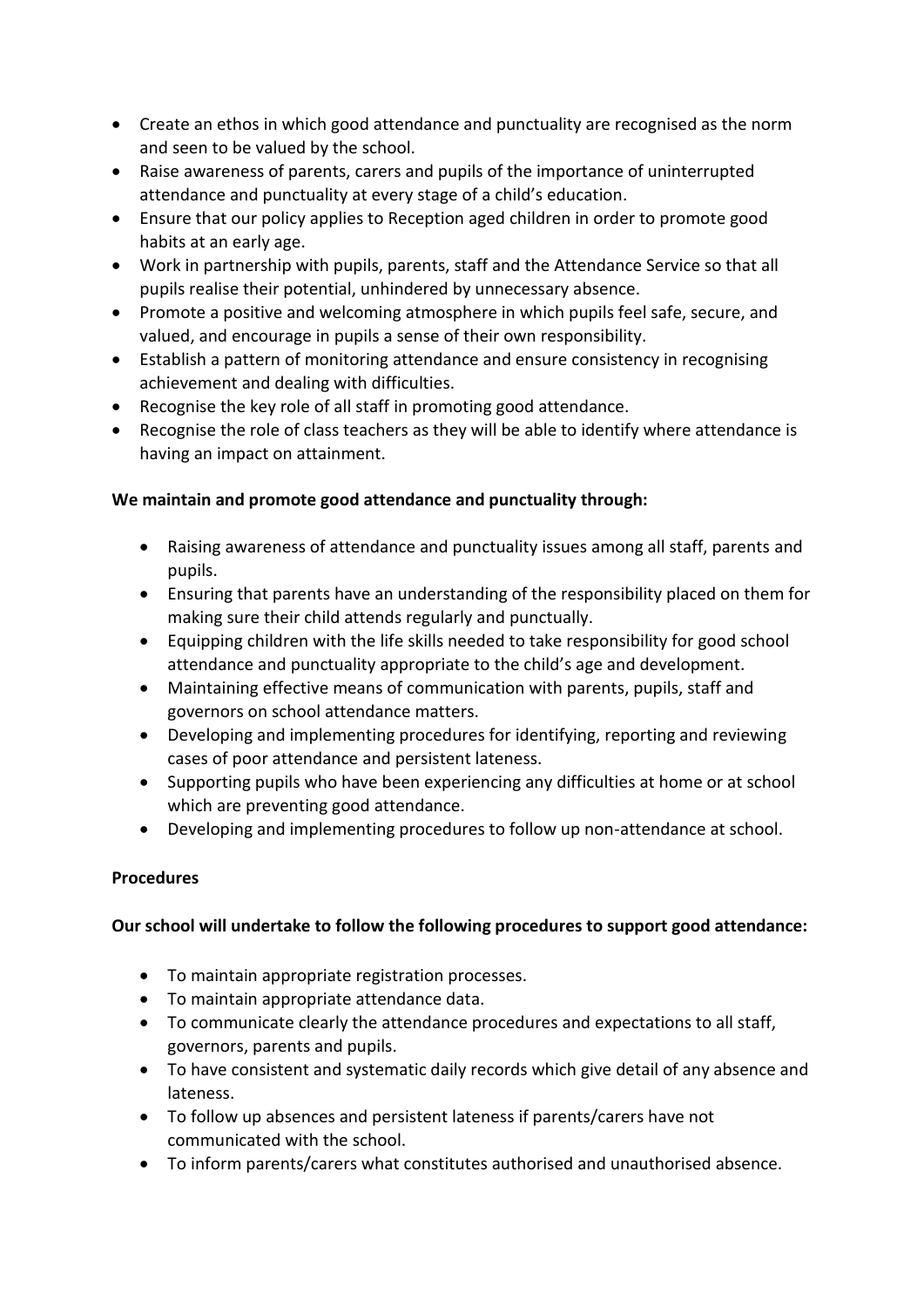- To strongly discourage unnecessary absence through holidays taken during term time.
- To work with parents to improve individual pupils attendance and punctuality
- To refer to the Attendance Service or appropriate agencies of any child whose attendance causes concern and where parents/carers have not responded to school initiatives to improve.
- To report attendance statistics to the Local Authority and the DfE where requested.
- All staff should be aware that they must raise any attendance or punctuality concerns to the nominated person with responsibility for monitoring attendance.

## **Responsibilities**

All members of school staff have a responsibility for identifying trends in attendance and punctuality. The following includes a more specific list of the kinds of responsibilities which individuals might have.

## **Class teachers are responsible for:**

- Maintaining class registers and completing them accurately in accordance with school policy, and forwarding completed registers to school office staff after registration closes.
- Informing the nominated person where there are concerns and acting upon them
- Where poor attendance re occurs ensuring appropriate school staff are informed.
- Emphasising with their class the importance of good attendance and promptness.
- Ensuring appropriate school staff are informed of additional information provided by the child so it can be recorded in line with school policy
- Discussing attendance issues at consultation evenings where necessary

## **The Head teacher is responsible for:**

- Overall monitoring of school attendance
- Trends in authorised and unauthorised absence
- Contacting families where concerns are raised about absence including arranging meetings to discuss attendance issues
- Monitoring individual attendance where concerns have been raised
- Making referrals to the Attendance Service
- Providing reports and background information to inform discussion with the school's LA Attendance Officer
- Liaising with other professionals to determine potential sources of difficulties and reasons for absence.

## **Staff in the School Office are responsible for:**

- Collating and recording registration and attendance information.
- Taking and recording messages from parents regarding absence
- Contacting parents of absent children where no contact has been made. Initial absence text followed up by phone call if no response is received from parents.
- Recording details of children who arrive late or go home early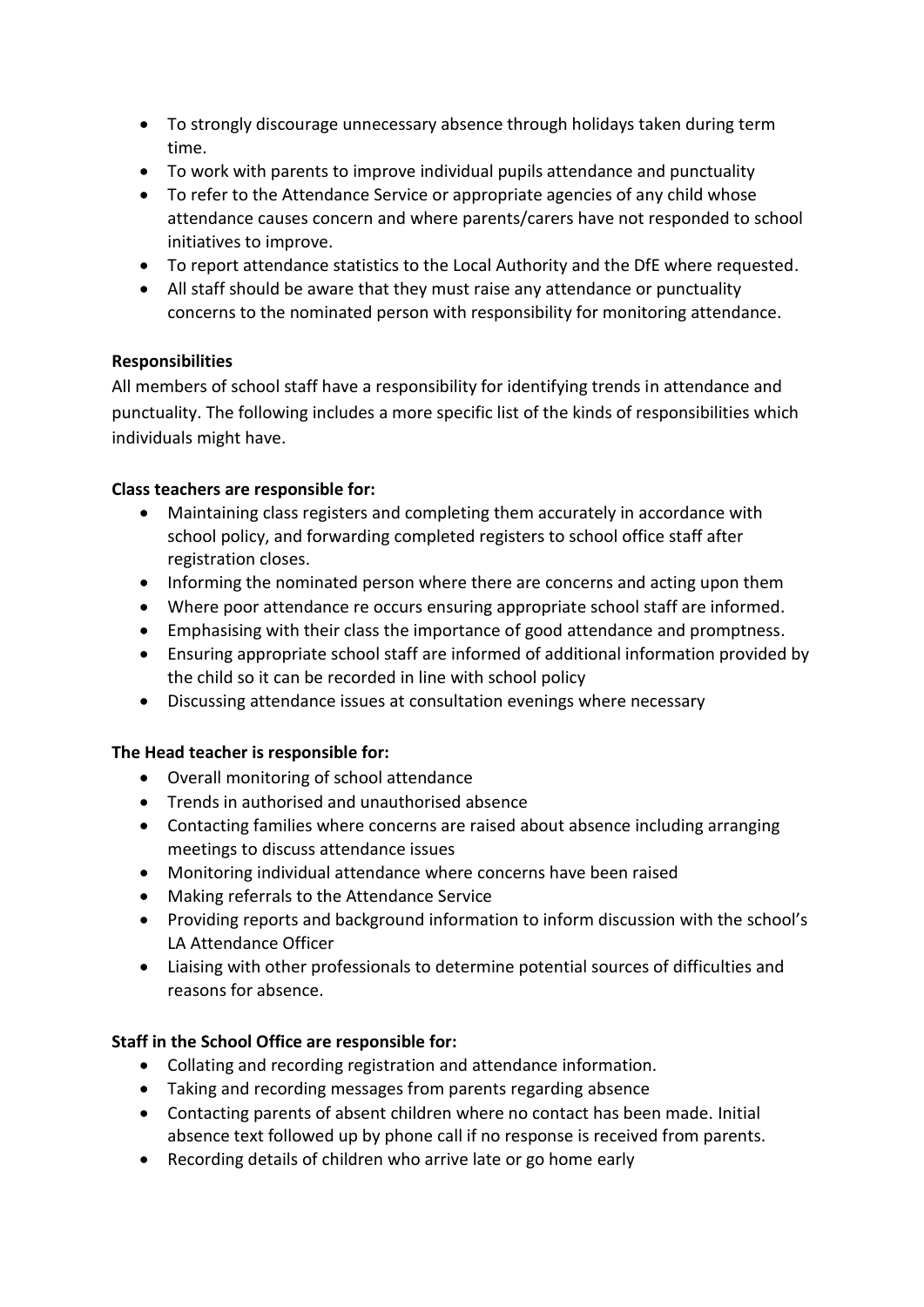- Keeping an overview of class and individual attendance looking particularly for either poor overall attendance, anomalies in patterns of attendance and/ or unusual explanations for attendance offered by children and their parents/ carers and reporting concerns to the Head teacher
- Sending out standard letters regarding attendance
- First Day Response: Contacting home if no reason for absence is received (phone call or text message)

### **Parents/Carers are responsible for:**

- Ensuring that their child attends school regularly and punctually unless prevented from doing so by illness or attendance at a medical appointment.
- Contacting the school office on the first morning of absence.
- Informing the school in advance of any medical appointments in school time. For the absence to be recorded as a medical absence we do require evidence from the doctor or dentist. (Appointment card/letter)
- Making requests for authorised absence in term time, only if absolutely necessary as these are not automatically authorised.
- Talking to the school as soon as possible about any child's reluctance to come to school so that problems can be quickly identified and dealt with.

#### **Authorised absence**

An absence is classified as authorised when a child has been away from school for a legitimate reason and the school has received notification from a parent or carer. For example, if a child has been unwell and the parent telephones the school to explain the absence.

Only the school can make an absence authorised. Parents do not have this authority. Consequently not all absences supported by parents will be classified as authorised.

#### **Unauthorised absence**

An absence is classified as unauthorised when a child is away from school without the permission of the school.

Therefore the absence is unauthorised if a child is away from school without good reason, even with the support of a parent.

#### **Registers**

- 1. Registers are legal documents and will be marked twice a day
- 2. Parents must always give reasons for absence to the school.
- 3. Schools are to determine whether absence is authorised or unauthorised in exceptional circumstances, considering factors such as frequency, duration,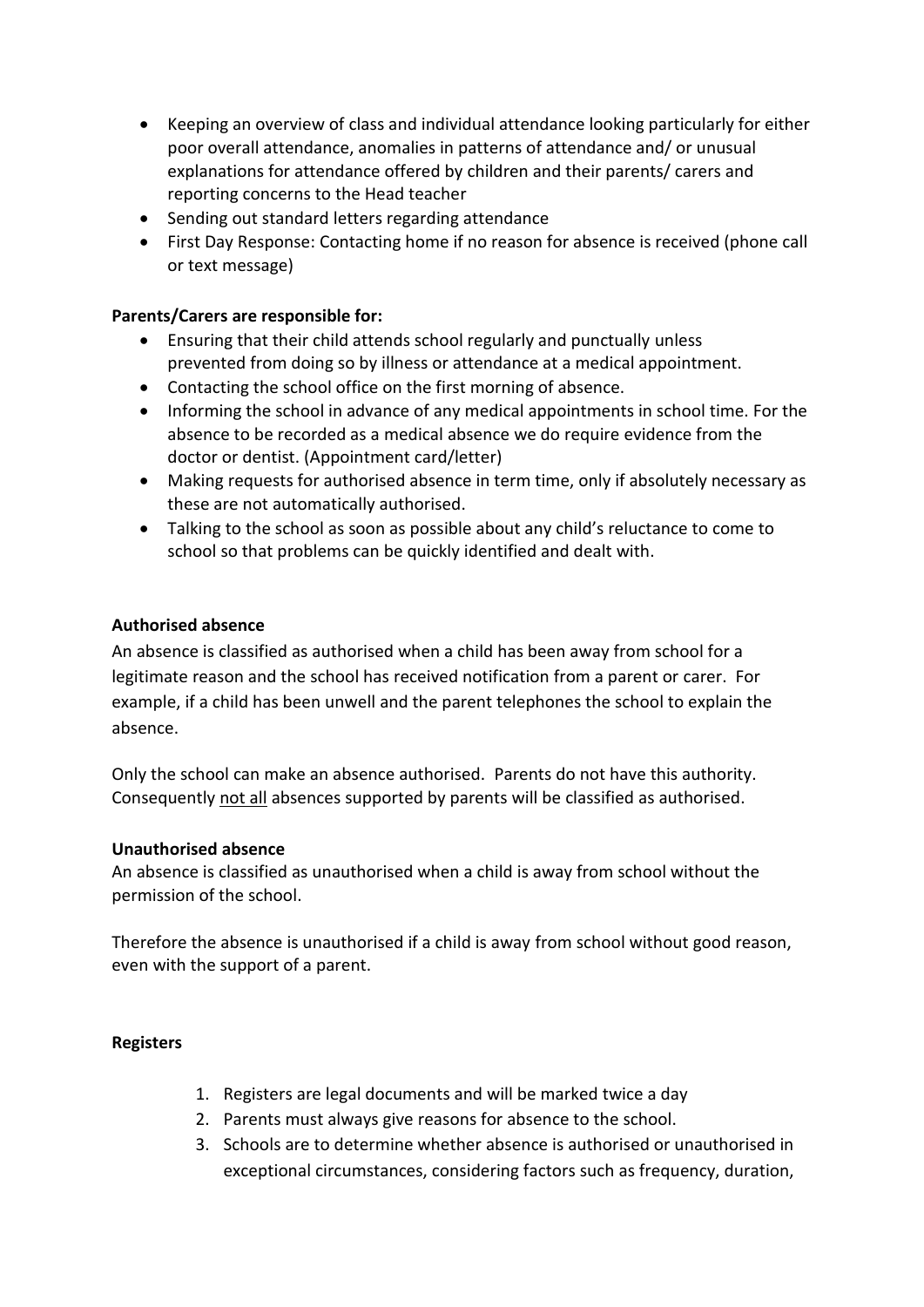attendance patterns, i.e. within reason. Staff must be observant of situations where absence is continually condoned by parents.

The guidelines below clarify possible actions

| <b>Authorised Absence</b>                 | <b>Unauthorised Absence</b>              |
|-------------------------------------------|------------------------------------------|
| <b>Illness</b>                            | Absence without a valid reason           |
| Medical Appointment / Dental (For the     | Latecomers beyond 30 minutes after the   |
| time of appointment including travelling) | session has started                      |
| <b>Family Bereavement</b>                 | Persistent lateness within the first 30  |
|                                           | minutes of the day                       |
| Religious Observance                      | Babysitting children including siblings. |
| Interview / Work Experience               | Shopping during school time.             |
| <b>Excluded Children</b>                  | Special occasions, e.g. birthday.        |
| Sports / Music / Exams                    | Holidays                                 |
| Agreed other educational activity at the  |                                          |
| discretion of the Head teacher            |                                          |

## **Reintegrating Long Term Absentees**

Following a long period of absence, a child may feel vulnerable, so staff may wish to arrange a phased or gradual return, allocation of a 'Key Worker', consider whether Special Needs support is appropriate, ensure that all staff are aware of the situation and nominate a key person to monitor the child's reintegration into school. All children must feel welcomed back and know from whom they can seek help. Never leave children sitting in corridors or outside an office for long periods.

#### **Registration**

All the school doors open at 8.45am until 8.55 am. This time is sufficient for all pupils to come into their classroom.

Each class teacher has the responsibility for keeping an accurate record of attendance. Any pupil who is absent must be recorded at the beginning of the morning and afternoon session. The attendance register must be completed by the class teacher by 9.:00am and by 1.20pm.

All attendance records are documented using SIMs software, which is supported by the Local Authority. Attendance registers are legal documents and these must be kept secure and preserved for a period of three years after the date they were last used.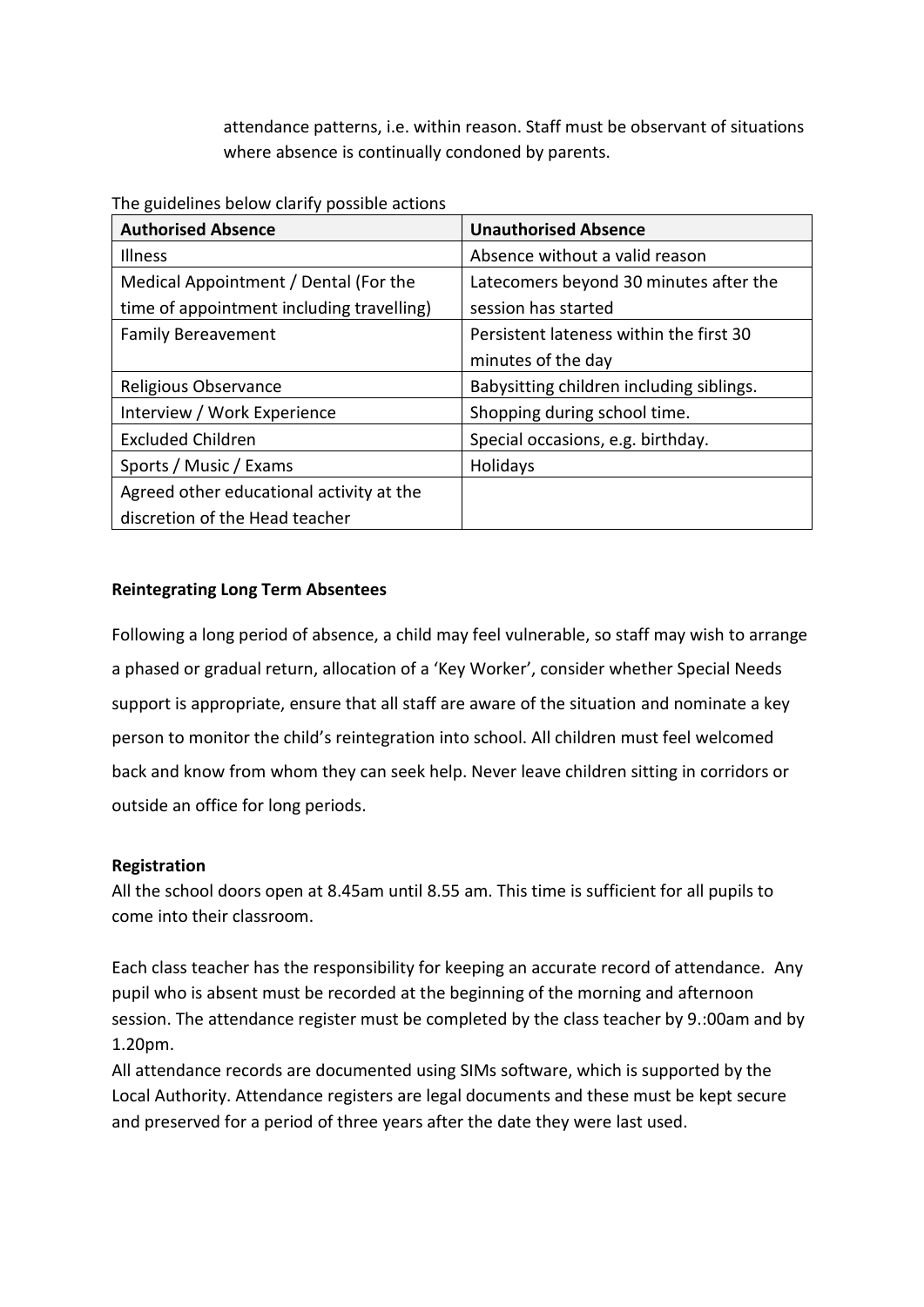#### **Lateness**

Repeated absence at the beginning of a school session can amount to failure to attend regularly for the purpose of 1996 Education Act. The school seeks to improve general punctuality and to improve attitude of persistent offenders by:-

- a. Informing parents of our expectations and offer ways of helping combat lateness.
- b. Parents of persistent offenders must be contacted, and reported to the Attendance Officer if no improvement.
- c. Praise and acknowledge latecomers who improve.
- d. Ensure that staff set a good example by arriving punctually for lessons.
- e. All children and parents must understand that lateness is actively discouraged, although sensitivity may be appropriate in some cases.
- f. Schools may use other incentives to improve levels of punctuality

Once the doors are closed at 8.55am the only way to get into school is via the school office. Any pupil who comes into school this way from 8.55am will be marked as late in the attendance record. Records are kept of those pupils who are late, this is documented on the electronic register for each pupil (Attendance code L). Any child who arrives for school later than 9.25am) will be marked as having an unauthorised absence for the morning. (Attendance code U).

Children who have attended a dentist or doctor's appointment and subsequently come to school later than 9.05am will have the absence recorded as a medical absence (Attendance code M).

Children who are persistently late miss a significant amount of learning, often the most important aspect, as the beginning of the day is where the teacher explains the learning and what each child is expected to achieve.

Where there have been persistent incidents of lateness parents/carers will receive a letter advising them of the concerns and the school will provide opportunities for parents/carers to seek support and advice to address these issues.

## **Absences**

Parents/carers should contact the school on the first day of their child's absence. When parents/carers notify us of their child's absence it is important that they provide us with full and accurate details of the reason for their absence and expected date of return. This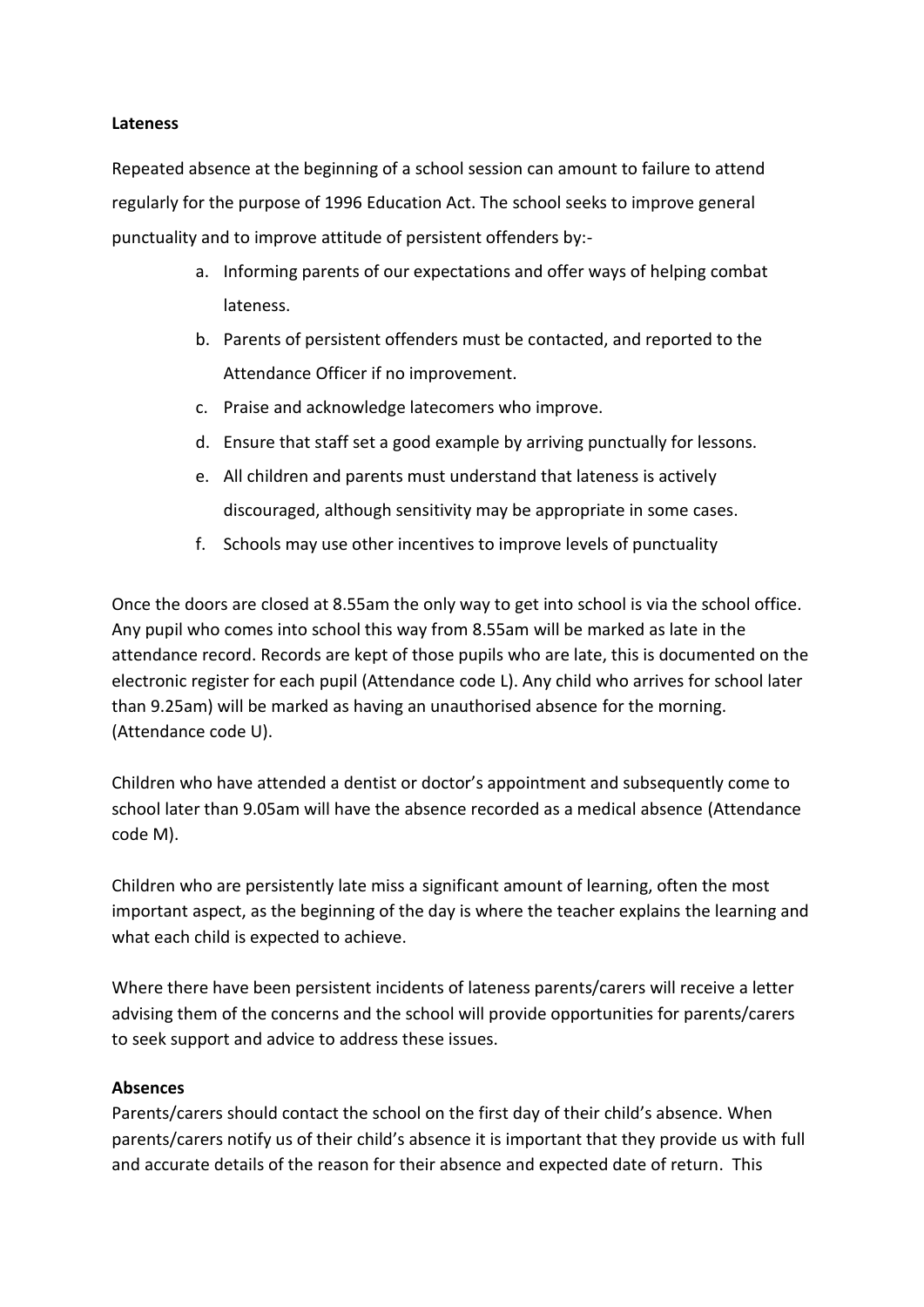information is used to determine whether the absence is authorised or unauthorised. The Head teacher has the responsibility to determine whether absences are authorised or unauthorised

## **First Day Contact**

Where a child is absent from school and we have not received any verbal or written communication from the parent, then we initiate a first day contact process. Office staff check all of the registers from 9.00am to 9.30am on a daily basis, to identify those pupils who are absent. There are occasions when we are unaware why the child is absent and we will attempt to contact the parent to check the reasons for the child's absence.

## **Illness**

When children have an illness that means they will be away from school long term, the school will do all it can to send material home, so that they can keep up with their school work.

If the absence is likely to continue for an extended period, or be a repetitive absence, the school will contact the support services to see if arrangements can be made for the child to be given some home tuition outside school.

Where over the course of an academic year, a child has repeated periods of illness, the school will write to parents to ask them to provide medical evidence for each future period of illness related absence. This evidence could be a Doctor's note, appointment card/letter or copy of a prescription. We may seek written permission from you for the school to make their own enquiries. Alternatively we may make a referral to the School Health Advisor to offer support.

# **Parental Request for Absence from School for Holiday**

With effect from September 2013 the government abolished the right of Head teachers to authorise absence specifically for holidays of up to 10 days per year if special circumstances exist. Instead, Head teachers will only be allowed to grant leave of absence for any reason if they are satisfied exceptional circumstances exist. Parents are encouraged to keep open lines of communication with school over absence as persistent absence can be considered a safeguarding matter.

## **Addressing Attendance Concerns**

The school expects attendance of at least 97%.

It is important for children to establish good attendance habits early on in their primary school career. It is the responsibility of the Head teacher and the governors to support good attendance and to identify and address attendance concerns promptly. In our school parents are to ensure their child attends school regularly and punctually and therefore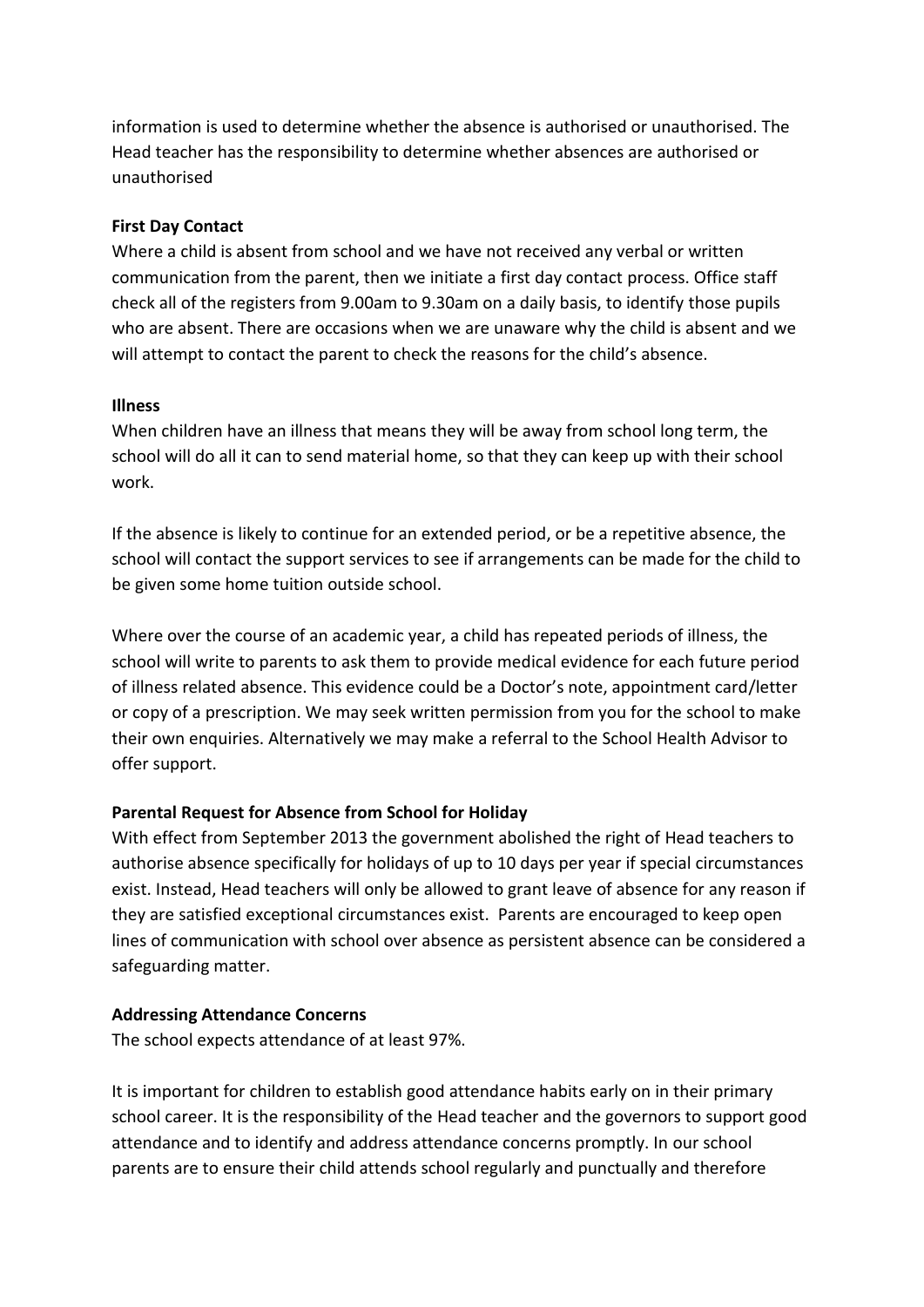when become concerned about attendance we will inform parents/carers of our concerns. Initially concerns about attendance are raised with parents via letters which are sent home, parents may be offered a parent contract. There will be opportunities for the parent/carer to discuss reasons for absence and support to be given by the school with the aim to improve attendance. Where a child's attendance record does not improve over a period of time then the school has a responsibility to make a referral to the LA Attendance Officer.

The Attendance Service will look at each case and may issue fixed penalty notices to parents where there is poor attendance.

The LA Attendance Service working jointly with Legal Services may also consider:

- Applying for a parenting order
- Applying for an education supervision order
- School Attendance Order (If parent has not registered their child in a school)
- Community Order

The LA Attendance Officer can remotely check and monitor attendance levels. The LA Attendance Officer regularly carries out register checks to identify children with low attendance.

## **Monitoring Attendance**

Our office staff have the responsibility for ensuring that all of the attendance data is accurately recorded on the SIMs attendance software. Regular meetings are held with the Head teacher to discuss all attendance concerns and appropriate actions are taken following these meetings such as letters sent to parents or meetings arranged to discuss attendance concerns with parents*.*

St Bede's we follow a traffic light system, the purpose of colour coding helps staff, Parents and Pupils have a clear understanding of our expectations. (See appendix 1)

## • **Red Zone: Under 90%**

Students in the red zone are more likely to underachieve, find making friendships difficult and misbehave. Legal action may also be taken against Parents/Carers of Red Zone pupils.

• **Amber Zone: 91% - 97%**

Students in this zone are still at risk of underachieving due to the absence level. Students who miss school regularly are more likely to suffer from school related stress. If your child in in the Amber Zone we will contact you to complete a Parent Contract to help avoid attendance falling into the Red Zone.

• **Green Zone: 98% - 100%**

We expect students to have Green attendance throughout their education. Those in the Green are more likely to do well in examinations, have better job opportunities and can develop strong friendships within school.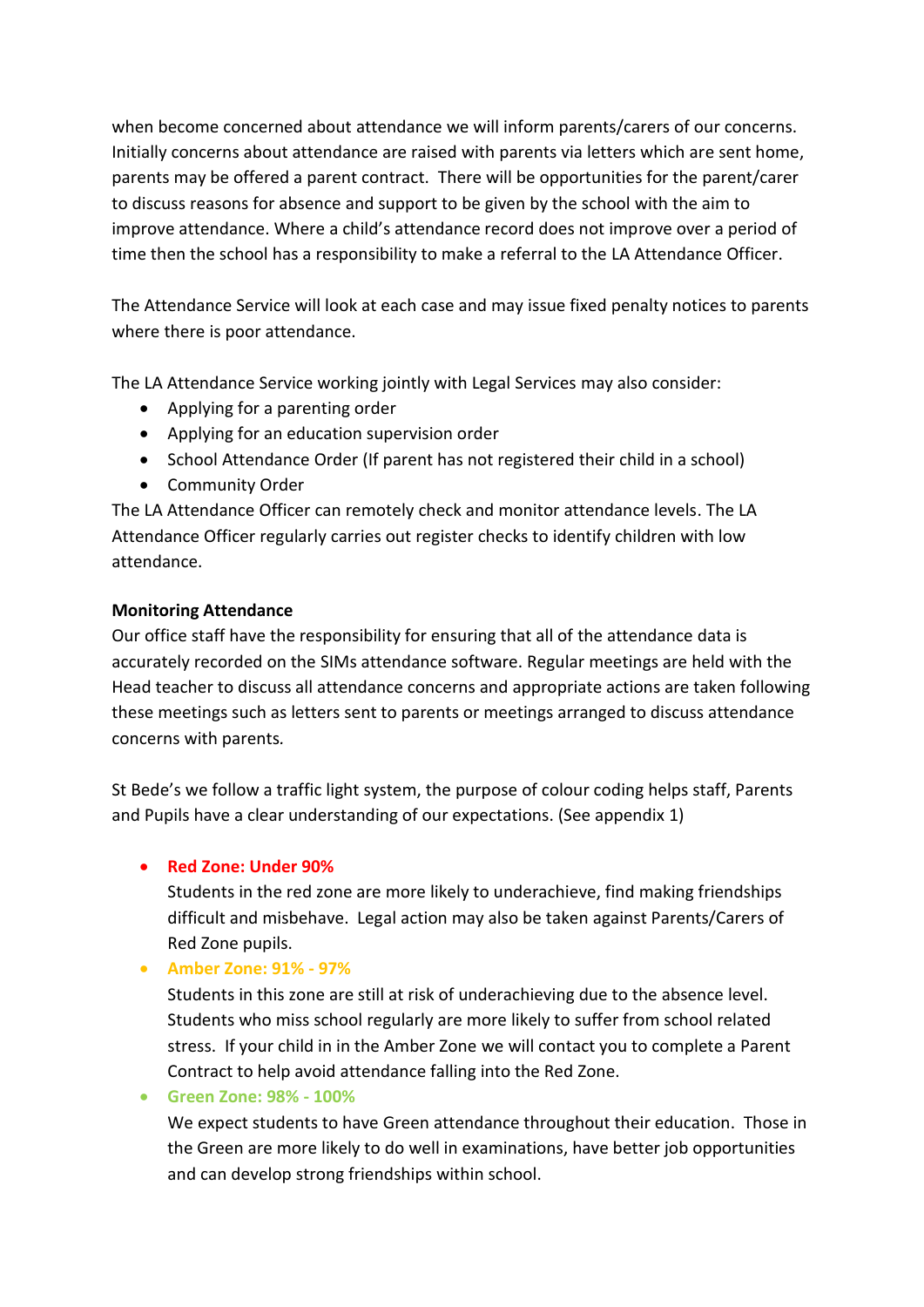#### **Rewards & Recognition**

Although good attendance is an expectation the school seeks to improve whole school attendance by offering incentives, this may include:

- 100% Certificates
- Prizes
- Positive Postcards
- Letters
- School / Class Events
- Trips
- Additional Play time

## **National contacts**

[www.direct.gov.uk](http://www.direct.gov.uk/) School attendance, absence and your child [www.education.gov.uk/schools/pupilsupport](http://www.education.gov.uk/schools/pupilsupport) Behaviour and attendance - Parental responsibility familylives.org.uk Truancy Helpline: 0808 800 2222

#### **Local contacts**

[www.newcastle.gov.uk](http://www.newcastle.gov.uk/) Schools – Attendance

You can phone the Attendance Service on 0191 277 4500 or

Email attendanceservice@newcastle.gov.uk

**If you require this information in audio, Braille or large print, please contact the Attendance Service to arrange.**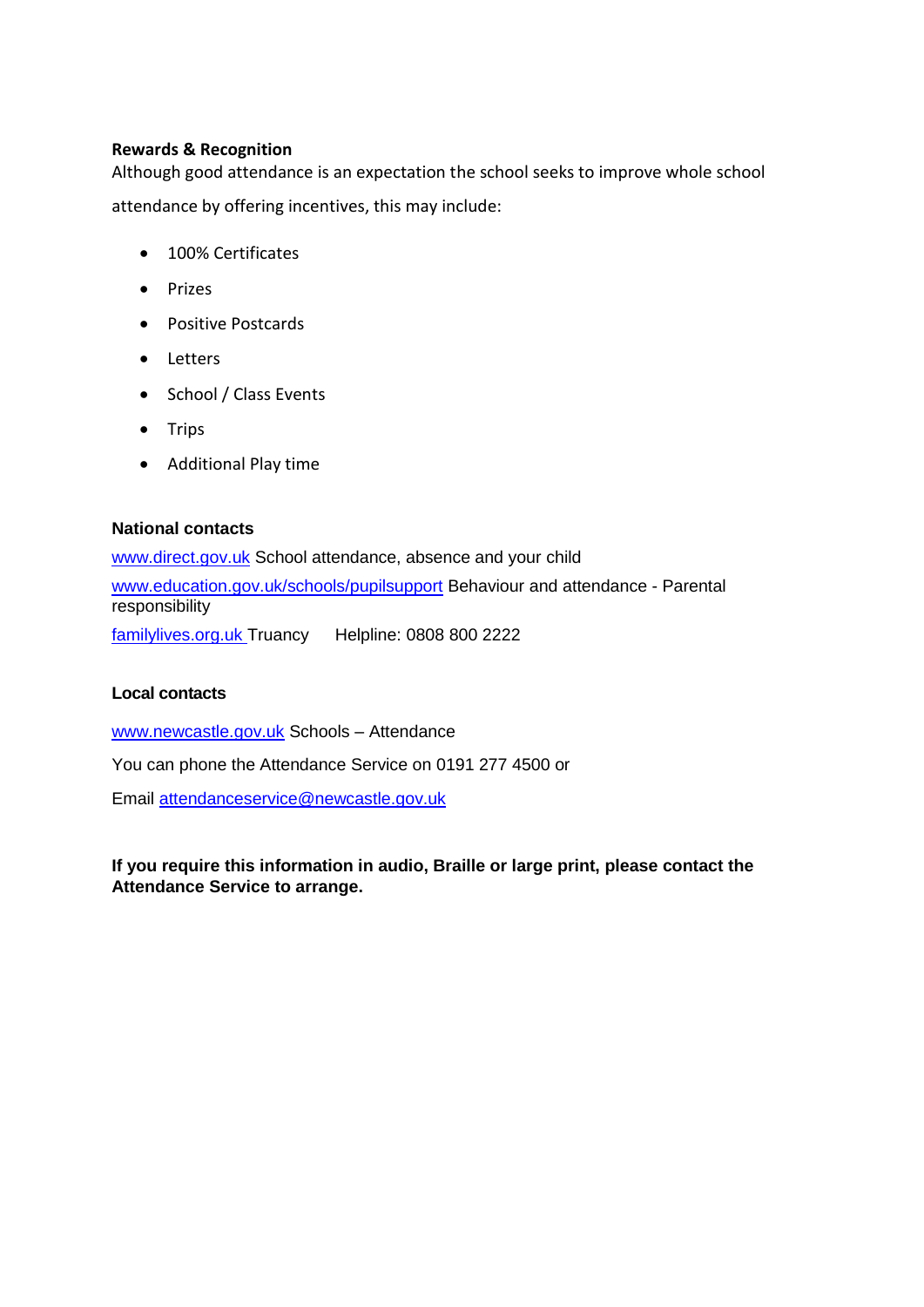**Name of School Attendance Process**